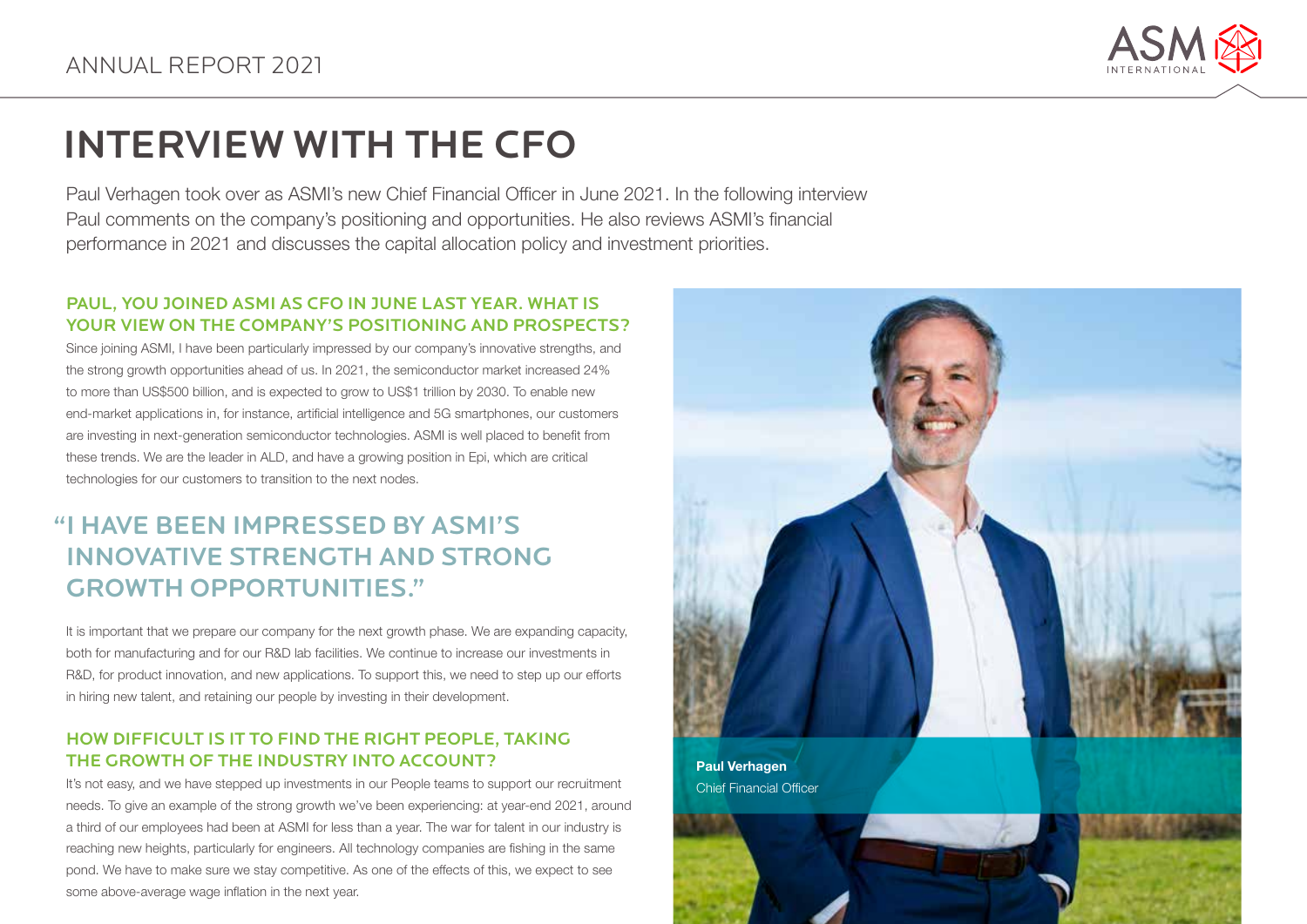#### WHAT WAS THE IMPACT OF COVID-19 ON ASMI'S BUSINESS IN 2021?

Our priority is always the health and safety of our people. In 2021, and as we entered 2022, we continue to take measures to minimize risk for our employees, customers and suppliers, and for the communities where we operate.

From a demand perspective, the pandemic continued to fuel work-from-home-related computing demands, and helped speed up digitalization trends in our economies and society. This, in turn, drove strong growth in our industry. COVID-19 continued to create challenges in our operations, particularly in our supply chain. The industry-wide spike in demand, and the impact from lockdowns and constraints, led to shortages and delays.

Supply conditions tightened further in the summer of 2021, due to COVID-related lockdown measures in Southeast Asia, where many suppliers in our industry are located. Thanks to close and proactive cooperation with our suppliers and customers, and our actions to maintain higher inventories and to qualify new suppliers, we were still able to deliver on our customer requirements, achieving record-high shipments and sales.

### HOW WOULD YOU DESCRIBE ASMI'S FINANCIAL PERFORMANCE IN 2021?

ASMI delivered very strong results. Our revenue increased by 34% at constant currencies to €1.7 billion, the fifth consecutive year of double-digit growth. Demand for wafer-fab equipment increased strongly and across the board. Our growth was also supported by share of wallet gains in the advanced logic/foundry nodes, our inroads in memory, and solid expansion in the analog/power wafer markets. At constant currencies, equipment sales increased by 38% year-on-year, driven by strong growth in our ALD and Epi product lines. Our spares & service sales were 18% higher (at constant currencies) in 2021, with an increased contribution from our new outcome-based services.

The gross margin increased from 47.0% in 2020 to 47.9% in 2021. Within the year, the gross margin moderated from 48.8% in the first half, which was supported by a relatively strong application mix, to 47.1% in the second half.

Gross R&D, excluding capitalization and amortization of development expenses, and impairments, increased by 20% in 2021. Net R&D increased by 9%, as capitalization increased and impairments decreased compared to 2020. As a percentage of revenue, net R&D expenses amounted to 8.7% in 2021, down from 10.5% in the previous year. The increase in R&D spending was somewhat below

our target in the first half. In the course of 2021, we took steps to grow R&D at a faster rate, resulting in a higher increase in the second half. We aim for a further acceleration in R&D spending in 2022. Our mid-term target is high single to low double-digit investments in net R&D as a percentage of sales.

Selling, general, and administrative (SG&A) expenses increased by 20% in absolute terms, and decreased as a percentage of revenue from 11.9% in 2020 to 11.0% in 2021. The increase in SG&A last year was in part due to the higher activity level, as well as increased investments in, for example, IT, and the strengthening of the Sales and Quality organization. We expect to increase these investments in 2022. Taking a mid-term view, we forecast the SG&A expenses as a percentage of sales to decline to high single-digit, as we benefit from operating leverage.

# A NEW RECORD LEVEL." " OPERATING RESULT INCREASED BY 50% TO

The operating result increased by about 50% to a new record level of €491 million, with the operating margin up from 24.6% in 2020 to 28.4%.

Income from ASMPT increased to €87 million from €45 million in 2020. This result excludes the amortization of intangible assets related to ASMPT.

In line with our earlier indications, the effective tax rate increased further to 17.2% in 2021, up from 14.6% in 2020. The increase in the tax rate is related to earlier exhaustion of net operating losses (NOLs).

Total net earnings increased by 73% to €495 million compared to last year.

### DID YOU EXPERIENCE ANY UNFAVORABLE IMPACT OF THE RECENT HIKE IN INFLATION, AND INCREASE IN ENERGY AND COMMODITY PRICES?

I am pleased to say that we were able to offset the impact from increased energy and commodity prices by other savings in our cost of goods through commercial negotiations, value engineering, and increased efficiencies. It is too early to tell what the impact will be in 2022. But we stay focused on opportunities to offset further inflationary pressures, and remain committed to deliver healthy gross margins.